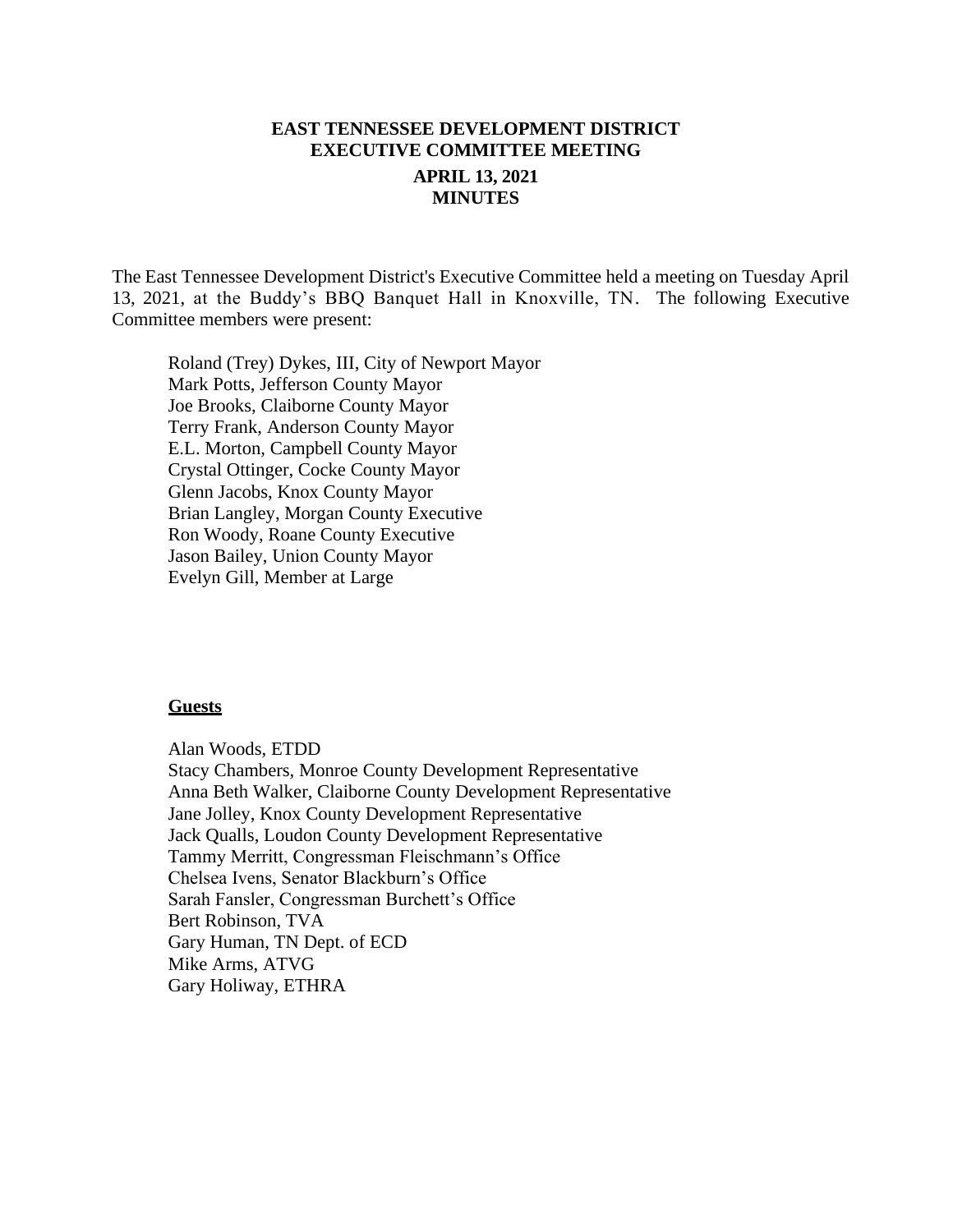# **CALL TO ORDER**

Chairman Trey Dykes called the meeting to order.

# **MINUTES**

Chairman Trey Dykes presented the minutes of the March 9, 2021 meeting to the Executive Committee for approval. Roane County Executive Ron Woody made a motion to approve the minutes as presented, it was seconded by Campbell County Mayor E.L. Morton, and the minutes were unanimously approved.

#### **TREASURER'S REPORT**

The Treasurer's Report for the month ending February 28, 2021 was presented by ETDD Executive Director Rick Yakubic. Anderson County Mayor Terry Frank made the motion to accept the report as presented and it was seconded by Roane County Executive Ron Woody, and it was approved by all.

### **NOMINATING COMMITTEE REPORT**

Chairman Trey Dykes asked Anderson County Mayor Terry Frank to present the report on the Nominating Committee. Mayor Frank thanked the following members for their service:

> Terry Frank, Anderson County Mayor and Chair Brian Langley, Morgan County Executive Bill Brittain, Hamblen County Mayor Crystal Ottinger, Cocke County Mayor Jason Bailey, Union County Mayor E.L. Morton, Campbell County Mayor

Committee Chairman Terry Frank reported that the Nominating Committee met in person prior to this Executive Committee meeting and the committee proposed the following nominations for the ETDD/ETHRA officers for 2021-2022:

| For Chair:      | Mr. Mark Potts, Jefferson County Mayor     |
|-----------------|--------------------------------------------|
| For Vice-Chair: | Mr. Joe Brooks, Claiborne County Mayor     |
| For Secretary:  | Mr. Jeff Tibbals, Scott County Mayor       |
| For Treasurer:  | Mr. Brian Langley, Morgan County Executive |

Committee Chairman Terry Frank made the motion for the Executive Committee to recommend to the Board of Directors that these candidates will serve as the new officers for the 2021-2022 program year. It was seconded by Roane County Executive Ron Woody and approved by all.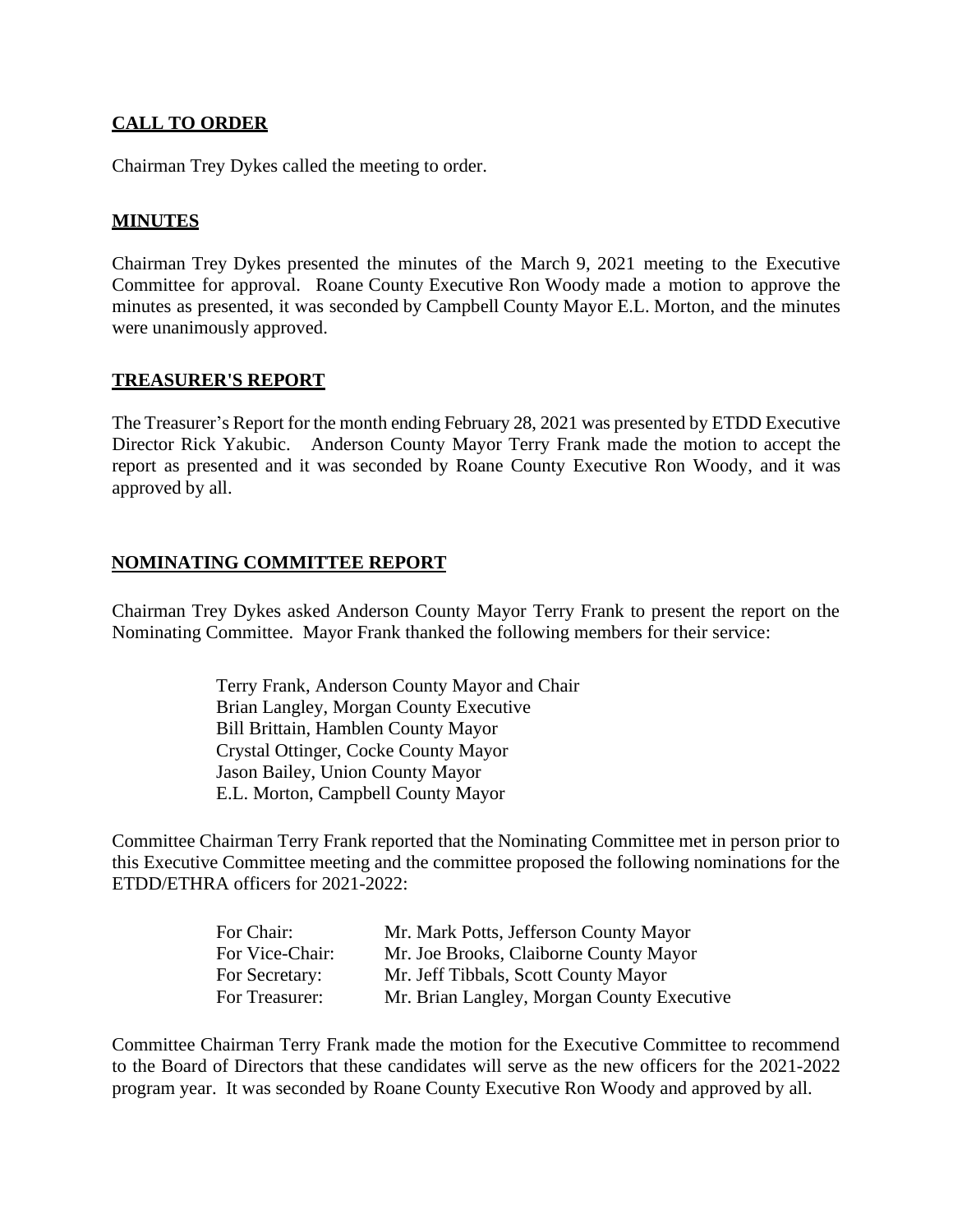# **DIRECTOR'S REPORT**

Rick Yakubic, ETDD Executive Director, gave his Director's report:

Mr. Yakubic thanked everyone for attending. He introduced our new Fiscal Officer Alan Woods, and that Mr. Bobrowski is still coming by the office once a week during the transition. He mentioned that our financial assistant left, and that position was open and now filled by Christie Burt and is currently working that position as well as administrative assistant for the current time. Rick is involved in training and still learning his position.

### **Grants Update**

### **TDOT Multi-Modal Grant**

Mr. Yakubic reported that the TDOT Multi-Modal applications were submitted November 6, 2020 for the following communities, Sweetwater for a downtown sidewalk, Anderson County for Norway sidewalks, Rutledge for downtown sidewalks, and Wartburg for downtown sidewalks. We are currently waiting on announcements that we estimate to be in May 2021.

# **FEMA**

Mr. Yakubic reported that our staff submitted FEMA applications on February 12, 2021 and are currently waiting on announcements that we estimate to be in November of 2021. Two of the fire departments listed below could not register with FEMA GO because they do not have their SAM (System for Award Management) account current.

- 1. Washburn (Grainger County)
- 2. Roane County
- 3. Vonore
- 4. Caryville
- 5. Mid-South (Scott County)
- 6. New Market
- 7. Ridgecrest (Campbell County)

# **ARC Grants**

Mr. Yakubic mentioned that ARC applications were submitted on March 15, 2021 and are currently waiting on announcements that we estimate to be sometime in August 2021. Below is a list of those communities that submitted applications:

- 1. Cocke County Waterline Extension into the Parrottsville area
- 2. Claiborne County Boat Dock for Fishing Tournaments
- 3. Loudon Marina Construction
- 4. Grainger County Construction of Classroom for Agriculture Students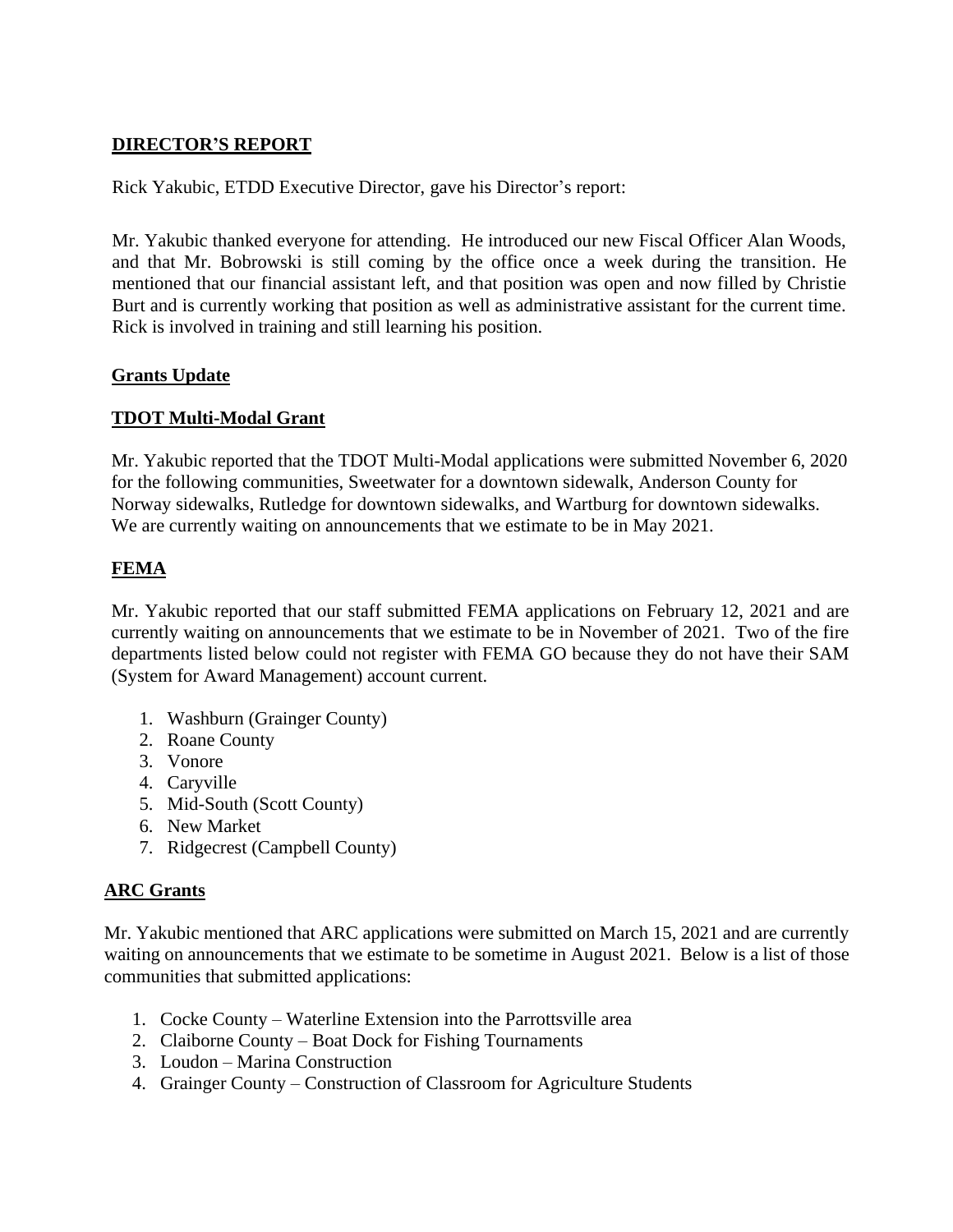# **CDBG Grants**

Mr. Yakubic announced that CDBG grant applications were submitted on April 2, 2021 and are now waiting on announcements estimated to be around September 2021. Below is a list of those applications that were submitted.

- 1. Claiborne County Waterline Extension
- 2. Monroe County Waterline Extension
- 3. Jefferson County -Ambulances
- 4. Blount County Fire Truck
- 5. Jellico Fire Truck
- 6. Caryville Fire Hall
- 7. Harrogate Wastewater Line Extension
- 8. Cocke County Waterline Extension
- 9. Scott County EMS Center
- 10. Campbell County Fire Truck
- 11. Loudon Wastewater Collection System
- 12. Oakdale Ambulance
- 13. Roane County Ambulance
- 14. Jefferson City Wastewater Collection System

#### **Recreation Plans**

Mr. Yakubic reported that the benchmark with the State either is May 31 or November 30. We are excited to be able to make this a reality to our communities. In the future, as you make application to the State for recreation, you must have a recreation plan, or you will not be able to apply. ETDD staff can assist our communities with that plan. ETDD assisted plans will provide an extra step that private consultants will not be providing. When we have completed the recreation plan that community will also be Benchmarked with the State of Tennessee that will provide additional points on any recreation grants with the State. We have signed contracts with Loudon, Madisonville, Winfield, and Sweetwater.

#### **Infrastructure Grants**

Mr. Yakubic announced that applications are due April 23, 2021. This will allow the utility to do some mapping of their system or do a water loss or wastewater I/I study. This is a \$50,000 grant with a 5% match. The communities we are currently assisting with their utility mapping are Clinton, Rockwood, and Newport Utility.

#### **EDI Bullentin**

Mr. Yakubic informed the committee that he received an EDI Bulletin from Lucas Blankenship, a copy is in your packet. This is a list of funding that is available. Look through this and if have any interest or questions, feel free to give us a call.